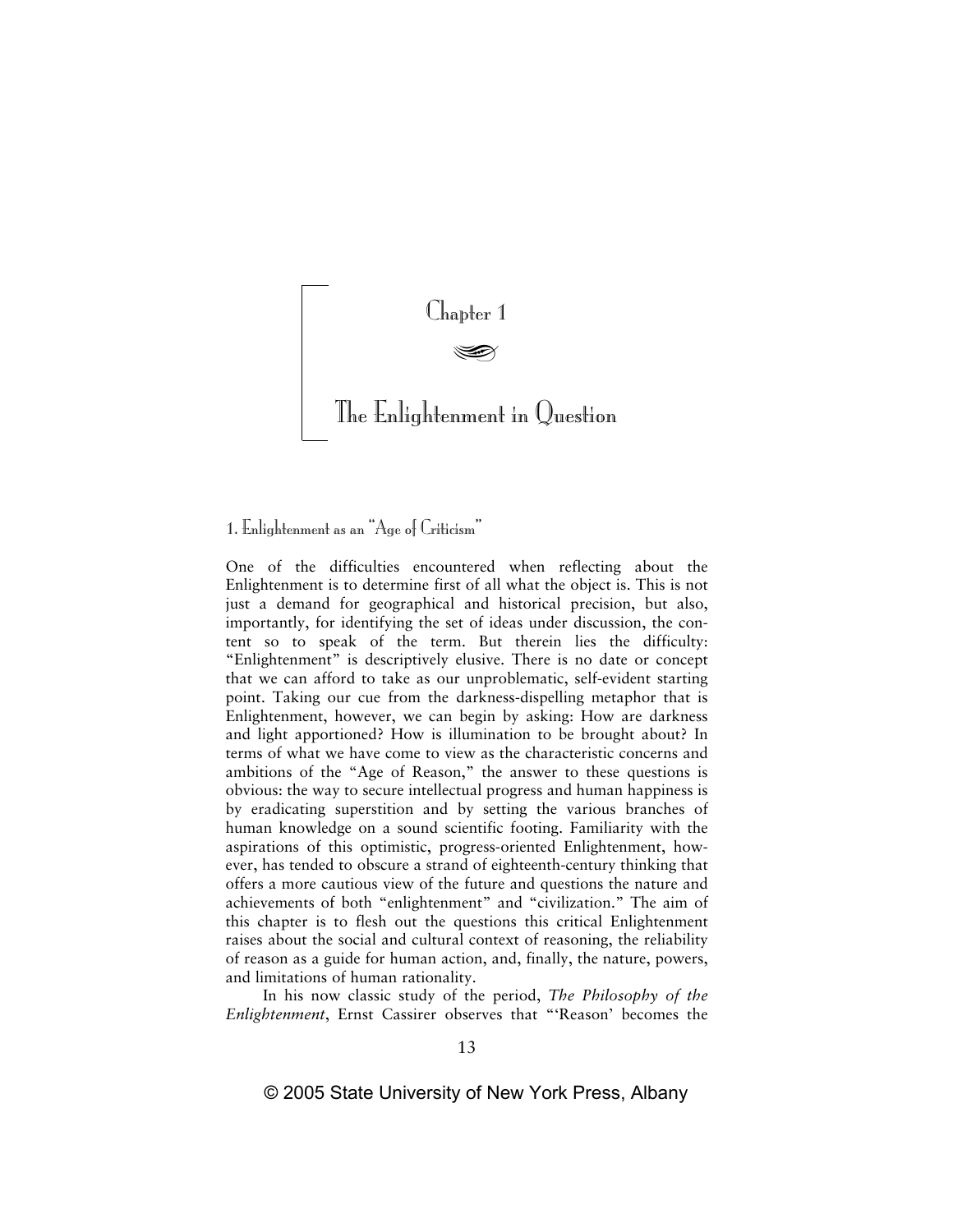unifying and central point of the century, expressing all that it longs and strives for, and all that it achieves."<sup>1</sup> Cassirer marks the intellectual distance that separates his own age from the Enlightenment by focusing on the concept of reason itself. He points out that while for us reason is a variable, often vague concept with a distinctive history of its own, eighteenth-century thinkers were "imbued" with the belief that reason is immutable, "the same for all thinking subjects, all nations, all epochs, all cultures."2 The works with which I begin my discussion in this chapter, however, treat the claim that reason is immutable as *problematic*, rather than as axiomatically true. The concerns and aspirations of the critical Enlightenment examined here do not fit our preconceptions about the Age of Reason, they are more appropriately seen as representing an Age of Criticism. Cassirer too employs the term *Zeitalter der Kritik*, which he uses to describe the remarkable growth of literary and aesthetic criticism that took place during the eighteenth century. Developing an argument made originally by Alfred Baeumler,<sup>3</sup> Cassirer maintains that while restricted in its scope and domain of application, literary and aesthetic criticism had important consequences for the age as a whole. Art, Cassirer argues, presented a unique challenge to the "fundamental propensity of the century toward a clear and sure ordering of the details, toward formal unification and strict logical concatenation."4 Constrained to acknowledge the existence of "an irrational element"<sup>5</sup> that it cannot encompass, reason is awakened to its limitations and the age of reason to the limits of its rationalistic aspirations. Although the problematic of the limits of reason is central to the works I want to examine here, Cassirer's account of its emergence is at best partial. To appreciate this, we need to broaden our view of the Age of Criticism, to encompass not only the criticism of art, but also of religion, morality, politics, philosophy, and of Enlightenment itself, that took place during the eighteenth century. This is well captured by Kant who, in the process of introducing his own project of a criticism of reason in the *Critique of Pure Reason*, observes that "Our age is, in especial degree, the *age of criticism*, and to criticism everything must submit" (*CPR* A xii). The criticism of "everything," however, presents us with a different philosophical problem than the one alluded to in Cassirer's analysis of aesthetic criticism. Cassirer's account of the encounter between reason and the irrational obscures the less dramatic, but, I will be arguing, very fruitful, *internal* questioning of reason, which ushers the Kantian thematic of a "critique" of reason. It is the conditions and themes of this internal criticism of Enlightenment reason that I want to outline in this chapter.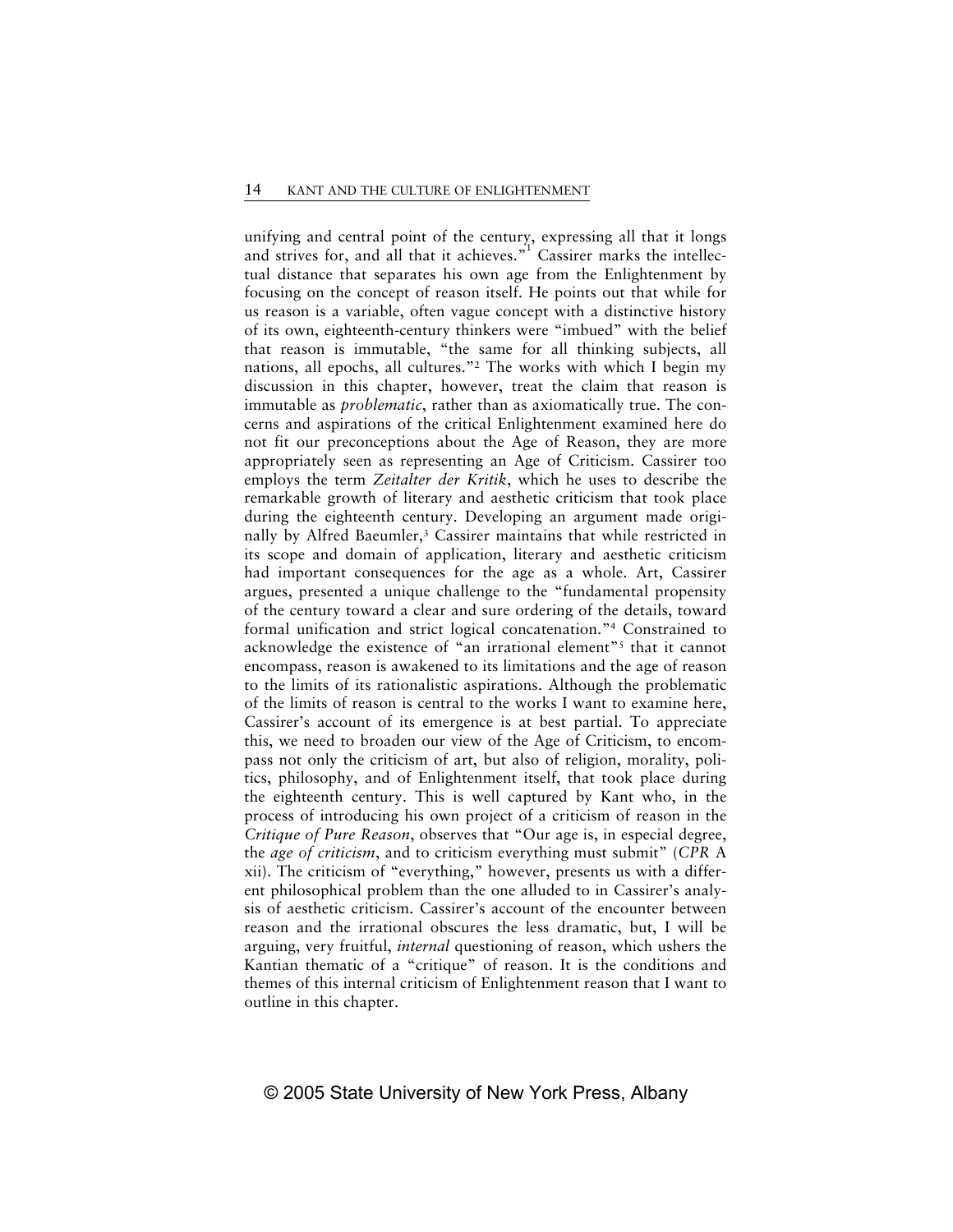The philosophical questions that are raised within the critical Enlightenment are not of course free floating; they are rooted in a particular historical context. A helpful way of looking at this context is suggested by Dena Goodman in her study of the patterns of sociability and the discursive practices developed in eighteenth-century France. Goodman links the emergence of these practices to the efforts of the participants in the "Republic of Letters" to "work out a way of maintaining citizenship in the political and geographical states that define their nationality without compromising their primary allegiance to the values of the republic."6 She points out that the "critical position of the citizen of the Republic of Letters, first articulated by Pierre Bayle at the end of the seventeenth century and then translated into the social and discursive practices of conversation and epistolarity by the *philosophes* and the *salonnières* of the Enlightenment, is a product of the tension this dual citizenship generates."7 In this chapter I want to focus precisely on what Goodman calls here the "critical position" of the citizen of the Republic of Letters. However, my aim is not to analyze the discursive practices that this critical position generates, but rather to examine the philosophical problems it brings forth.

A clear expression of the tension of the dual citizenship Goodman describes can be found in d'Alembert's "Essai sur la societé des gens de lettres et des grands." The intellectuals, or *gens de lettres*, d'Alembert argues, find themselves occupying an odd position, for they are under obligation to remain autonomous, free among equals "in the community of men of letters," while, at the same time, they have no power to enforce the conditions under which this freedom can be realized. This predicament cannot be satisfactorily resolved because the demands of the pursuit of truth are different and possibly irreconcilable with the demands of the state or the patrons (*les grands*). Sharpening the contrast, d'Alembert concludes that "anarchy, which destroys states, on the contrary supports and maintains the republic of letters."8 D'Alembert's text raises two sorts of questions. First, it seeks to define the social role and duties of the intellectual. As we shall see, this quest for a social justification of intellectual pursuits is central to the German debate about the nature of enlightenment and of its social and political consequences. Secondly, d'Alembert's account of the awkward social position of the *gens des lettres* raises a question about the kind of authority and legitimacy that can plausibly be claimed for intellectual pursuits, especially when these provide the basis for criticizing prevalent usage or accepted doctrine. This question can be phrased as follows: how can reason help us vindicate the legitimacy of our critical choices, if "everything" is to be subjected to criticism? The different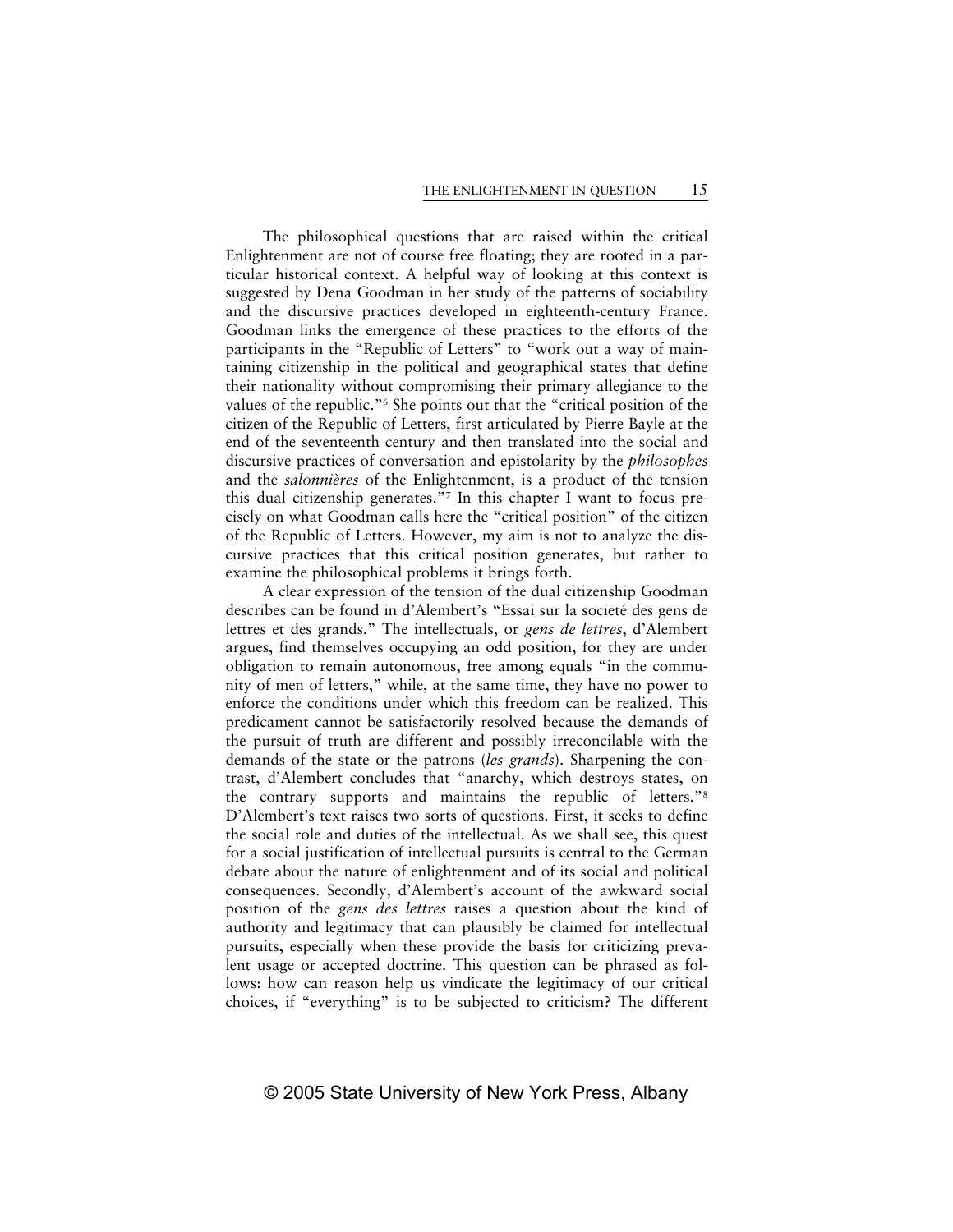approaches to this problem range from Diderot's skepticism about the possibility of providing a satisfactory answer to this question, to Mendelssohn's prudential limitation of the scope of criticism. These arguments serve as a conceptual foil for Kant's interpretation of enlightenment and his own solution to the problem of criticism. Equally though, they enable us to see how criticism of traditional authority and the authority of tradition—which is an intrinsic element of the rationalist program of the Enlightenment—ultimately led to a constructive debate about the limits of this program itself.

## 2. Diderot, Rousseau, and the Tasks of Criticism

In his article on "Fact" in the *Encyclopédie*, Diderot writes the following: "Facts may be divided into three classes: divine acts, natural phenomena, and human actions. The first belong to theology, the second to philosophy, and the last to history properly speaking. All are equally subject to criticism" (*Enc* VII:298). Criticism of facts is central to both Diderot's and Rousseau's understanding of their philosophical tasks. As I will be arguing in this section, morally motivated social criticism forms a central part of their work and shapes the logic of their positive claims, namely, that if criticism is necessary to identify what is wrong, then what is right must be immune to criticism. In the next two sections, I will be exploring the limitations of this logic and the false trails to which it leads. Apart from providing us with a via negativa to the resolution of the problem of criticism, this exploration brings to light elements of an exemplary examination of the role of the philosopher as critic and of the normative assumptions implicit in this self-given task that can serve as a critical counterpoint to the conception of the philosopher as educator we consider in the final section of this chapter.

Before turning to examine the particular projects pursued by each author, however, I want to dwell for a moment on some shared features of their conception of philosophical authorship. As already mentioned, criticism is central to this conception. Diderot views criticism as performing an important emancipatory task: it identifies the "wrong habits" that hold us "captive" (*De la poésie dramatique*, X:331). For this reason, he suggests elsewhere, criticism must be recognized as an almost natural force like death, from which nothing escapes but "everything must bow to its law" (XIV:27, *Salon I* 6). This belief in the value of criticism is underscored by an awareness of the fragility of culture, which Diderot views as subject to the same processes of decay as those that affect the life of natural organisms. In his play "The Natural Son,"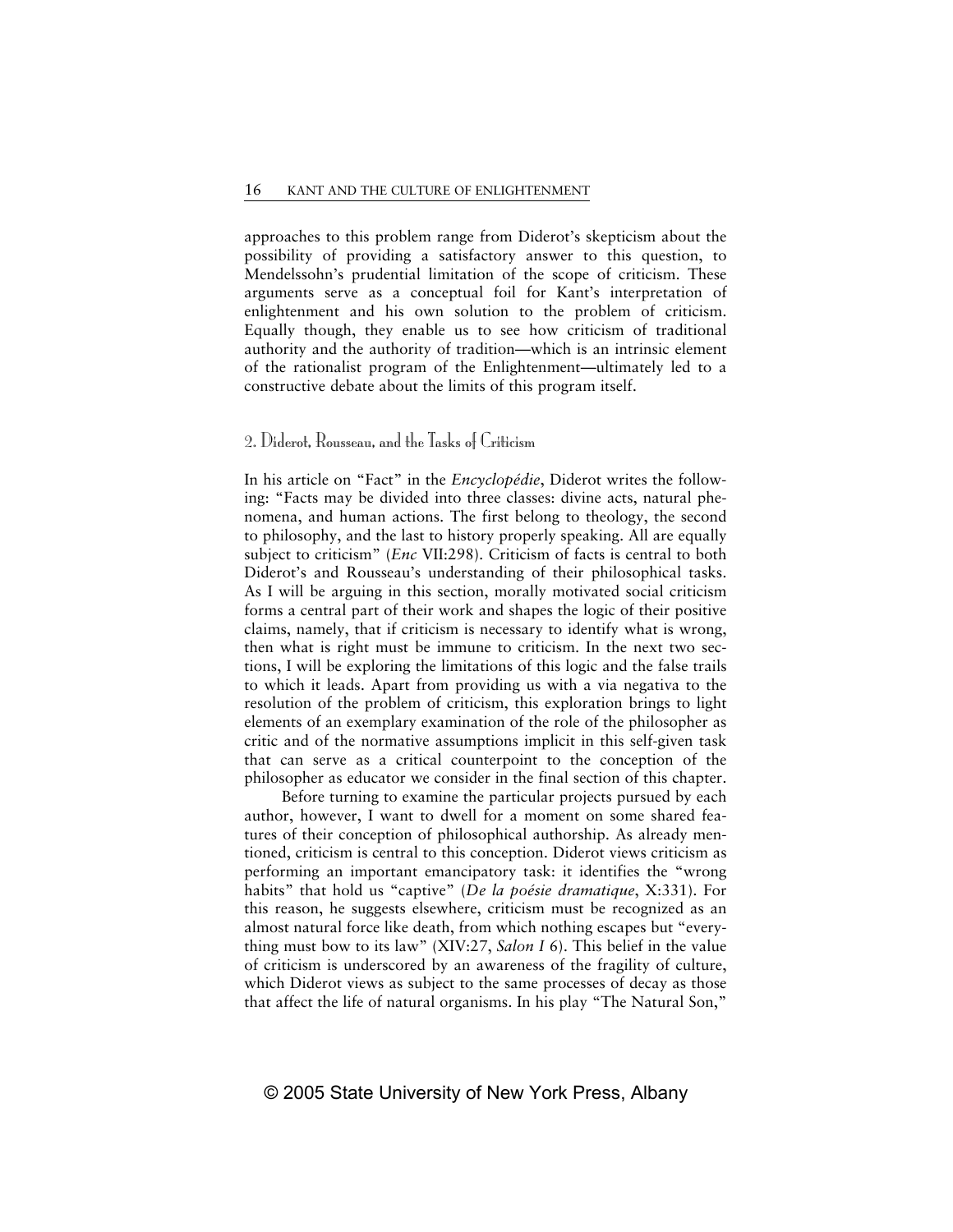the heroine, Constance, confidently declares: "Barbarians exist still, without doubt. But the times of barbarism are gone. The age has enlightened itself" (*Le fils naturel*, Act IV, scene iii, X:65). Yet a recurring theme in Diderot's work is the difficulty of sustaining such an optimistic belief and the conviction that no human achievement is secure or unassailable. This is precisely why he views criticism as the best available means to resist the onset of exhaustion by identifying the "barbarians" that threaten the fragile gains of this "enlightened age." At the same time, he is highly aware of the difficulty of carrying out this critical program. What he seeks to formulate is a critically vindicated defense for the values that he sees endangered in contemporary society. This is a pressing task for him, because in the absence of such a defense, his civic and moral commitments and indeed his criticism can appear ad hoc and contingently motivated. Although Diderot often invokes the idea of an authorizing public on whose name he undertakes his critical work, the public is also the target of his criticism. The strain of this relation is at the heart of his growing sense of philosophical isolation that is in evidence especially in late pieces such as *Essay on the Reigns of Claudius and Nero*, where Diderot argues that those who choose the philosophical life remain essentially at odds with the world they inhabit.9

The theme of intellectual solitude is yet more prominent in Rousseau's thought. This is captured in the line from Ovid's *Tristia*, which he chooses as the epigraph of the *First Discourse*: "Here I am the barbarian, because no one understands me." That both Diderot and Rousseau fashion their philosophical identities on classical models is a sign of the intellectual distance they seek from their age, a distance that they consider necessary in order adequately to perform their tasks as critics. For both, the philosopher is a Socratic gadfly who goads the city to wakefulness, identifying "wrong habits," or shattering complacent assumptions of progress and civilization. For Rousseau in particular there is an important methodological dimension to intellectual solitude as a necessary correlate of criticism. He makes this clear in the *First Discourse*, when he anticipates the unpopularity of his thesis that "our souls have been corrupted in proportion to the advancement of our sciences and arts towards perfection" (III:9-10, *Discourse I* 39-40).<sup>10</sup> Although he prefaces these remarks with a direct appeal to the academy—"I defend virtue in front of virtuous men ...what do I have to fear?" (III:5, *Discourse I* 34)—he recognizes that his consignment to intellectual solitude is inevitable given that the views he propounds are intended to provoke the complacent assumptions of received opinion. Seen in this light, Rousseau's refusal to collect the prize he won for the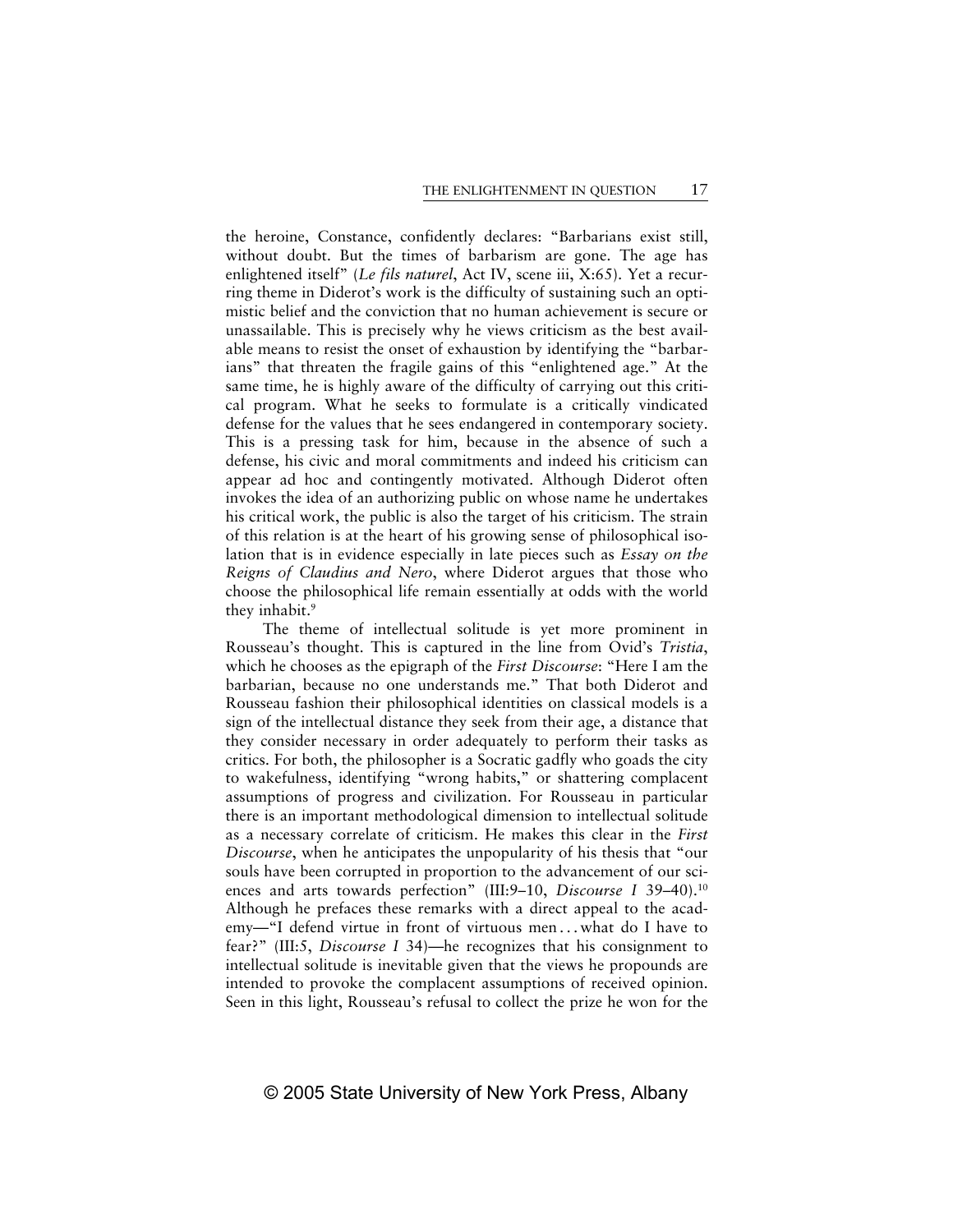essay can be interpreted as an emphatic reassertion of the inevitability of this fate: his criticism of "our enlightened age" (III:9, *Discourse I* 38) simply *must* be incompatible with the approval of one of its most prominent institutions—the academy.

In trying to get a clearer idea about how each author conceives of his philosophical tasks, it is worth pausing to ask whether the frequent invocation of criticism is anything more than mere intellectual posturing. Writing generally about the role of the *philosophes* within the French Enlightenment, Norman Hampson warns us to be cautious about claims to radicalism. He questions the effectiveness of the *philosophes* as political and social critics, on the grounds that they were politically and socially isolated. He points out that they mainly operated within the *salon*, which attracted members of the nobility and the clergy and from which the commercially active classes were firmly excluded. The *salon*, Hampson argues, replicated thus the "gulf" that separated polite society from commerce and also cultural and intellectual life from the practice of politics.11 Because they were at a further remove from both politics and commerce, the *philosophes* "operated in a kind of void," which, instead of having a liberating effect, encouraged abstraction.12 Hemmed in by the *salon* conventions, which placed on them demands for wit and originality, rather than depth and systematicity, Hampson concludes, the *philosophes* pursued intellectual curiosity as an end in itself, neglecting practical issues; they saw themselves as "a kind of perpetual opposition, with a tendency towards generalised and abstract criticism."13

The picture Hampson presents gives us a very partial view of the social position and intellectual reach of the *philosophes*. The claim that the *philosophes* operated in a kind of void can only be seen as an exaggeration. We should distinguish between intellectual solitude as a methodological and critical device, and isolation as a social predicament. By the middle of the eighteenth century the *philosophes* had achieved both recognition and a degree of representation in and influence on the Académie française. Moreover, they were not sheltered from the world of commerce; publishing was, then as now, also a commercial enterprise. A good example here is the most ambitious publishing project of the French Enlightenment, the *Encyclopédie*. This financially as well as intellectually risky project was initiated by a publisher-bookseller, André-François Le Breton, who, seeking to emulate the commercial success of Ephraïm Chambers' *Cyclopaedia*, undertook to translate the work into French. In the event, however, under the joint editorship of Diderot and D'Alembert, the *Encyclopédie* developed into an entirely new project, running into several volumes, includ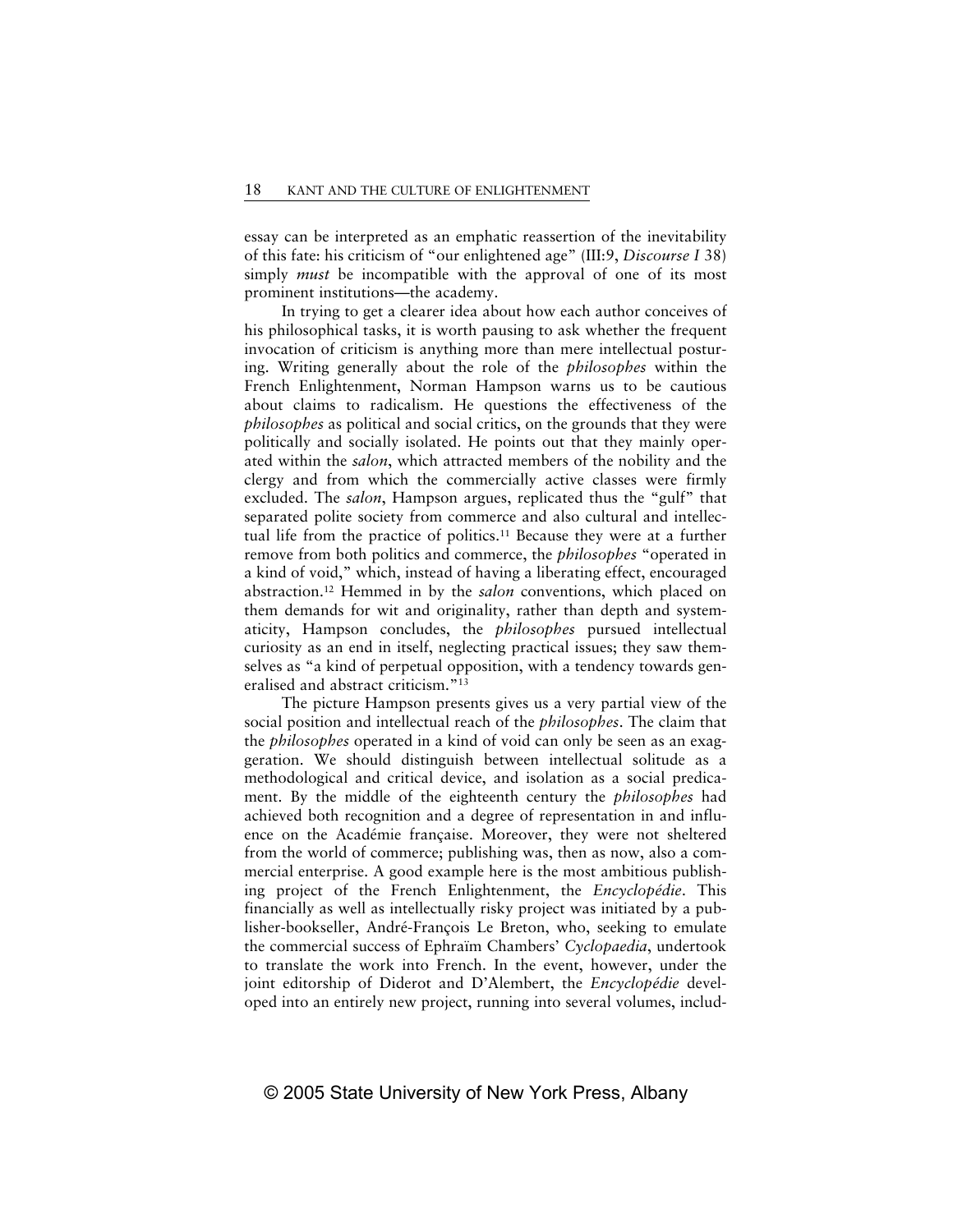ing twelve volumes of illustrations alone.14 The question of political participation is also less clear-cut than Hampson suggests. The wave of Anglophilia that swept the *salons* during this time, taking the form of often uncritical admiration for the English political institutions, can certainly be seen as an expression of frustration with the narrow political confines suffered at home. However, exclusion from formal politics did not stop the *philosophes* from having a political role or from concerning themselves with practical matters (the most famous case is perhaps Voltaire's involvement in the "affaire Calas").15 As for the *salons*, the question of their composition becomes more complex once we look at it from the perspective of gender. The *salons* were unique among Enlightenment institutions—including German societies and English clubs—in being open to men and women alike, and indeed in being mainly run by women. Nor were the activities of the *philosophes* limited to the *salon*. Alternative, informal settings for discussion and debate were provided by the coffeehouse, the theater, and the exhibitions of art held annually or biennially at the Louvre, the Salons, which were open to the public, attracting vast numbers of visitors from most diverse social backgrounds.16 The patterns of belonging and exclusion, engagement and detachment that form the social context in which Diderot and Rousseau pursue their critical projects are more complex than Hampson admits. The charge of abstraction, however, touches on the important question of the *philosophical* resources they bring to these tasks.

Rousseau and Diderot probe into the ambiguities and contradictions that lay beneath a supposedly enlightened society, showing the coarseness, shallowness, and servility they found coexisting alongside intellectual and aesthetic refinement. From within the thematic variety of their social criticism a distinctive philosophical project takes shape whose overarching aim is to identify and vindicate the elusive *volonté générale*. For both authors the problematic of the general will is intimately connected to the way in which each conceives of his authorial role and the constituency he addresses. Historically, the growing importance of these issues can be related, as Keith Michael Baker observes, to the emergence of the rhetoric of public spirit, public good, and public opinion, which designated a "new source of authority, the supreme tribunal to which the absolute monarchy no less than its critics was compelled to appeal."17 What I want to examine here is the different ways in which Diderot and Rousseau grapple with the problem of *justifying* the normative force of this newly invoked source of authority. As we shall see, characteristic of Diderot's approach is doubt about the very possibility of providing such a justification. Corresponding to his diagnosis of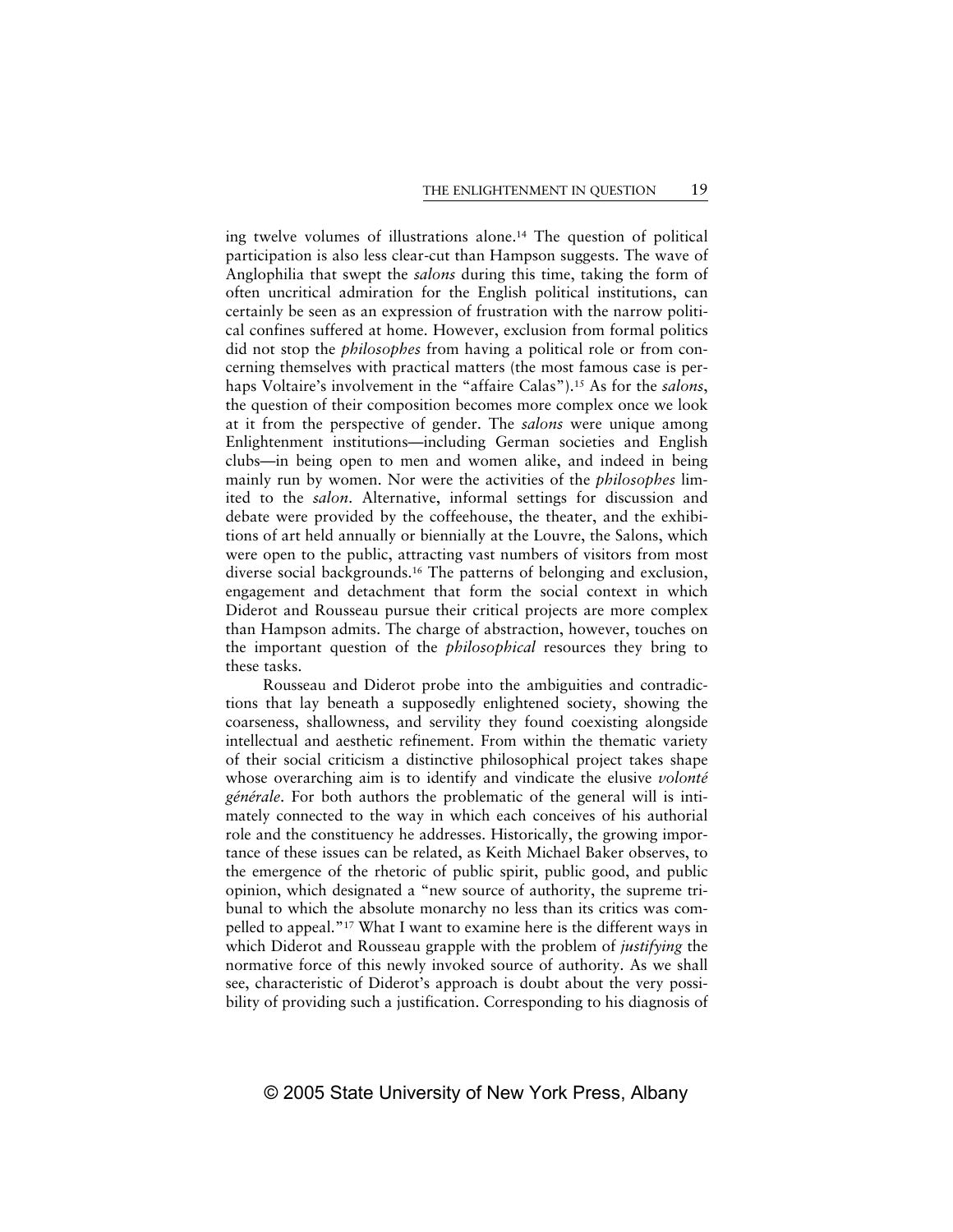a society that is profoundly divided and thus cannot sustain a genuinely common conception of the good is a diagnosis of a philosophical reason that lacks the requisite authority to guarantee the workings of the "supreme tribunal" of the public. Rousseau shares both Diderot's diagnosis and his skepticism about rationalist and naturalist accounts of the good. This leads him to argue that a sustainable conception of the common good is only possible within a radically reformed and strongly interventionist society. Only in this context can the appeal to that which is shared, common, and general confer authority and legitimacy to individual choices. The different paths that they take on this issue reflect an inherent ambiguity in the use of the term "public." As Mona Ozouf points out, "public" has a "rather hazy" association with notions of public good and public interest, which give it a particular emotional charge and yet, at the same time, in order "to believe in the goodness and rationality of the 'public voice,' one first had to define it in a negative way as the opposite of common opinion."18 As we shall see, it is Diderot's recognition of the heterogeneity of public voice and the plural and individualized conceptions of the good that ultimately blocks his attempts to formulate a convincing conception of this alternative source of authority and thus to authorize his critical choices. Eschewing the public—quite literally in the case of *Rameau's Nephew*, which only found a public posthumously—he stakes his claim as a citizen in the Republic of Letters by appealing to the distant past or to a wiser posterity. Rousseau, by contrast, persists on the task of addressing the "common opinion" with the aim of showing how it can be reformed, unified, and, as a result, made truly public.

## 3. Diderot's Normative Impasse

Diderot's lack of systematicity—what Lester Crocker termed the "chaotic order"19 of his thought—together with his broad range of interests and sheer versatility complicate the task of forming a unified and cohesive view of his philosophical position. The reader is confronted with the task of fitting together strands of his thinking that seem to pull to different directions. In the *Encyclopédie* "Prospectus," written in 1750, Diderot includes among the aims of the forthcoming publication the provision of a comprehensive survey of the "latest advances" in all branches of human knowledge, the dissemination of the "principles of clear thinking," and, generally, "the progress of human knowledge" (*Enc* V:104). By contrast, *Rameau's Nephew* con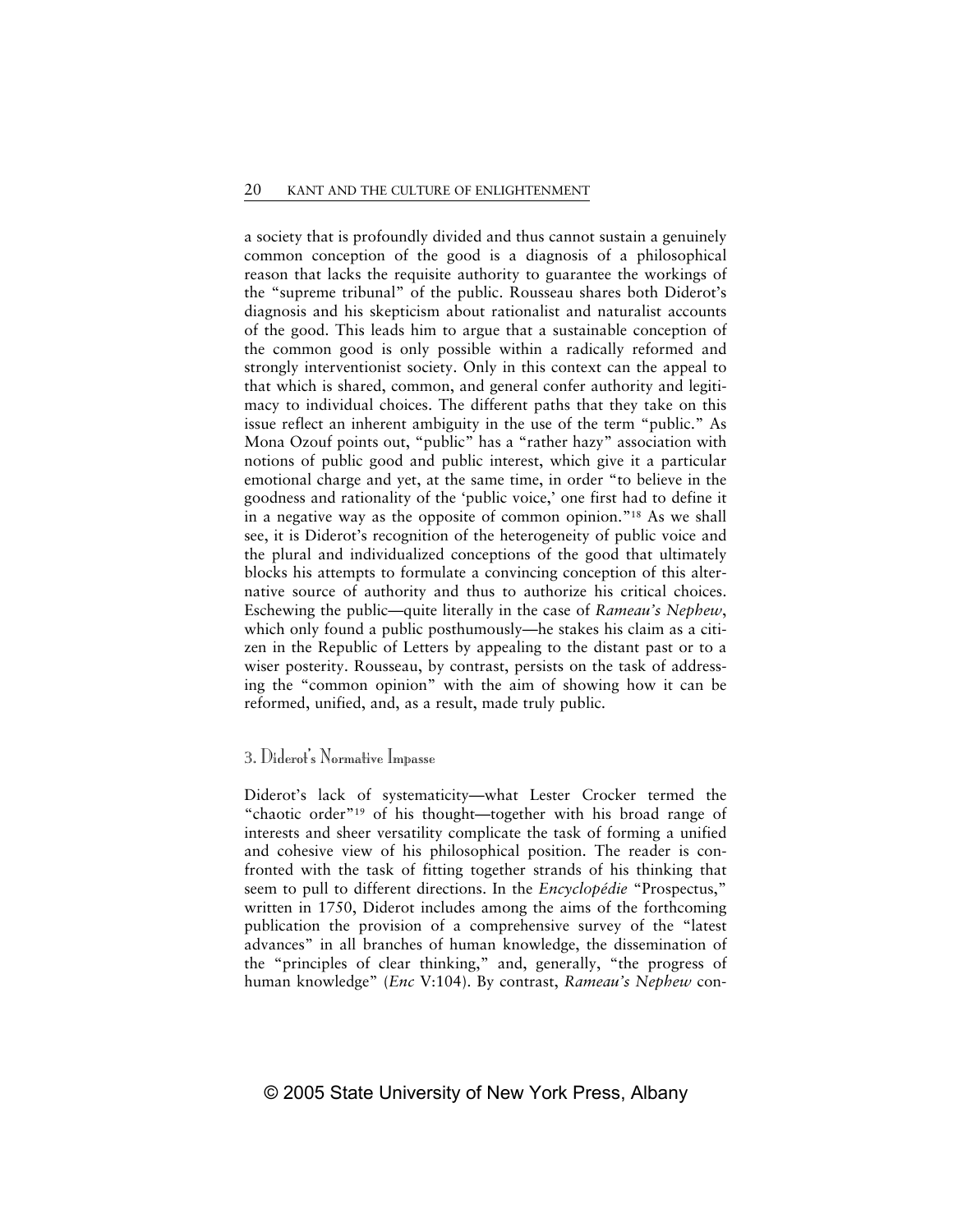tains a paradigmatic portrayal of the vanity of these aspirations.20 The time lapsed between the composition of the two works does not fully account for the marked difference of perspective. Although Diderot came to view the *Encyclopédie* as a great "burden" (XIV:26, *Salon I* 6), he never considered the project as misguided or ill-conceived. I believe that we can form a more coherent view of Diderot's work if we view it from the perspective opened to us by the related problems of criticism and philosophical authority. What motivates both the educative zeal of the "Prospectus" and the self-mocking irony of *Rameau's Nephew* is Diderot's profound sense of the precariousness of human achievement. The philosophical correlate of this conviction is the thesis that all attempts at reflective justification of our normative commitments ultimately fail. To appreciate the nature and the force of Diderot's doubts, we need to retrace the paths that lead him to this essentially skeptical conclusion.

Diderot's diagnosis of philosophical impotence bears a complex relation to his materialist and determinist metaphysics. One way of looking at this relation is in terms of a conflict between his metaphysical commitments and the moral and aesthetic values he seeks to defend. Speaking of Diderot's "metaphysical commitments" stands in need of explanation, given his well-advertised opposition to metaphysics, which he describes as an essentially pointless pursuit burdened with the "arid subtleties" of ontology.<sup>21</sup> The contrast here, however, is between metaphysics as a body of a priori knowledge, which Diderot rejects, and the natural sciences, which provide us with "facts" and knowledge based on "experiences" (*Enc* V:97). Underpinning the epistemic claim that only experiences provide reliable knowledge, however, is a materialist ontology, which admits of no purely normative facts that can be used to justify particular moral judgments. It is adherence to this position that sums up Diderot's own metaphysics. Conflict arises because Diderot does not want to reduce norms and values to facts about human behavior or psychology because he considers such "facts" to be intractable and not reliably distinguishable from the values we attach to them. Evidence of this tension can be found in Diderot's criticisms of Helvetius's *De l'Homme*. While remaining sympathetic to the materialist principles on which Helvetius bases his analysis, Diderot expresses profound reservations at his portrayal of humanity. "It may well be true," he argues, "that physical pain and pleasure are the only principles of animal behavior (*les actions de l'animal*), but are they also the only principles of human action?" (*Réfutation*,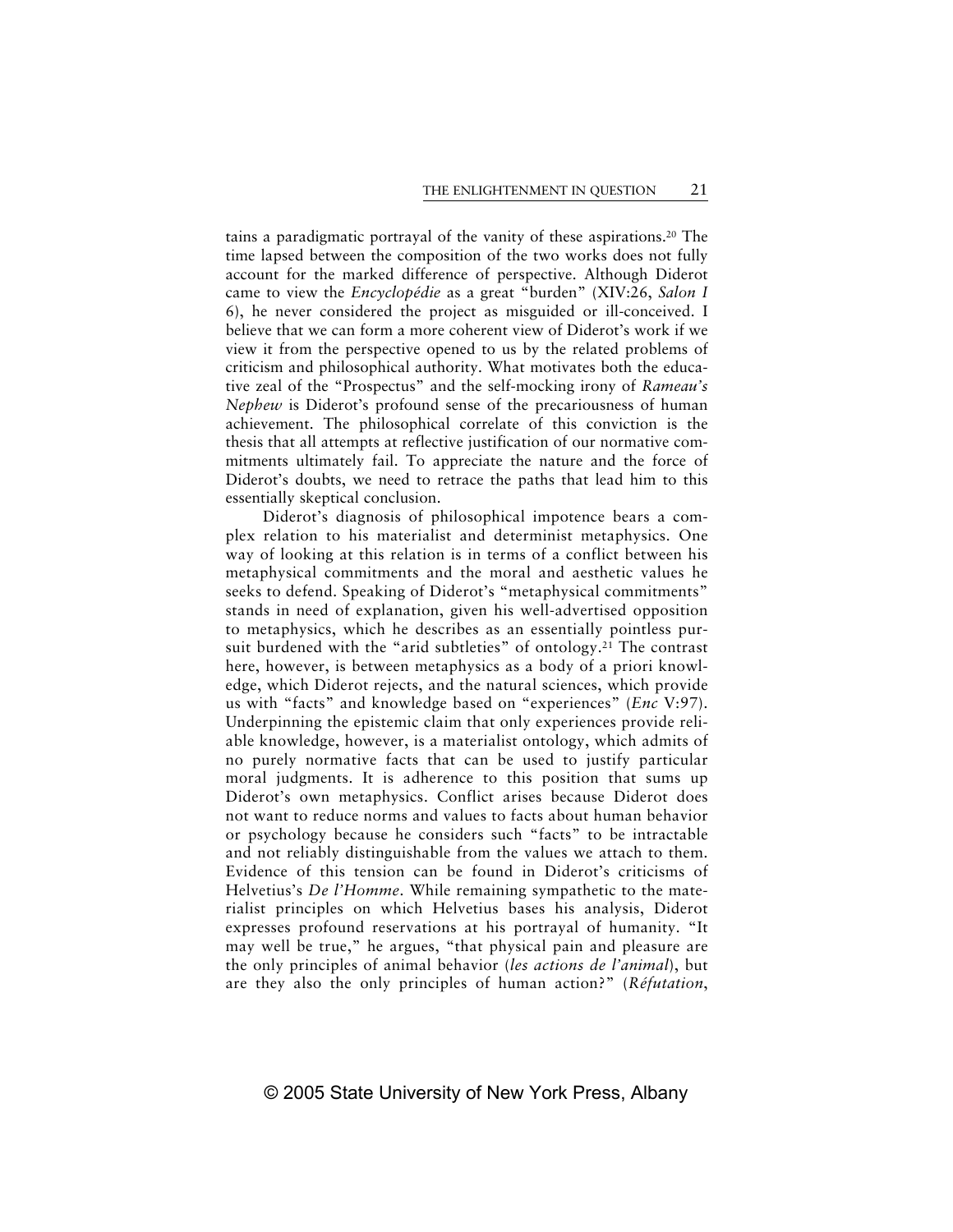566).22 Diderot returns to this question on several occasions, seeking a definition of the human being such that would allow the dimension of values to be taken into account:

What is a man?... An animal?... Without doubt. Yet a dog is an animal too. And so is the wolf. A man, however, is neither wolf nor dog. . . . How can we have a notion of good and evil, beauty and ugliness, kindness and wickedness without having a preliminary notion of man? (XVI:205–6, Salon II 107)

The philosophical interrogation of what it is to be a human being and to hold certain values, which leads Diderot to dismiss both nature and reason as providing plausible answers to these questions, is framed by a diagnosis of pervasive value-skepticism, which renders equally unconvincing the appeal to communal or shared values.23

These issues are most forcefully raised in work Diderot produced after his involvement with the *Encyclopédie* had come to an end, and it is to this work I now turn.24 In particular, I will be focusing on his reviews of the Salons exhibitions at the Louvre, and his philosophical dialogues, or "fictions" as they are often called,<sup>25</sup> where he reveals himself as an exploratory and self-questioning thinker, who is most at home in the dialogical rather than the declamatory mode. He uses the flexibility of the dialogical form to examine different social perspectives and philosophical ideas and to make vivid their limitations. Sometimes he adopts an intimate, almost confessional, tone, and sometimes, as in the polemic he inserts in the *Salon of 1767* entitled "Satire against Luxury in the Mode of Persius," a more theatrical idiom. Because of its bold, almost brutal, style, the "Satire" is a good place to start our investigation of the relation between Diderot's social and philosophical criticism. The polemic is in the form of a dialogue between two differently minded observers, one of whom represents a critical viewpoint and the other a complacent one:

My friend, let us love our country; let us love our contemporaries; let us submit ourselves to an order of things that, by chance, could have turned out better or worse; let us enjoy the privileges of our position. If we see faults, which doubtlessly exist, let us wait for our masters, in their experience and wisdom, to remedy them, and let us stay here. (XVI:552, Salon II 79)

Alongside this conciliatory voice, which preaches prudence and quiet acceptance of the deliverances of "chance" (*hazard*), Diderot places an opposing view of someone who responds with pained anger to the spectacle of contemporary French society: "Stay here! Me! Me! Let him stay who can watch patiently a people who pretends to be civilized, the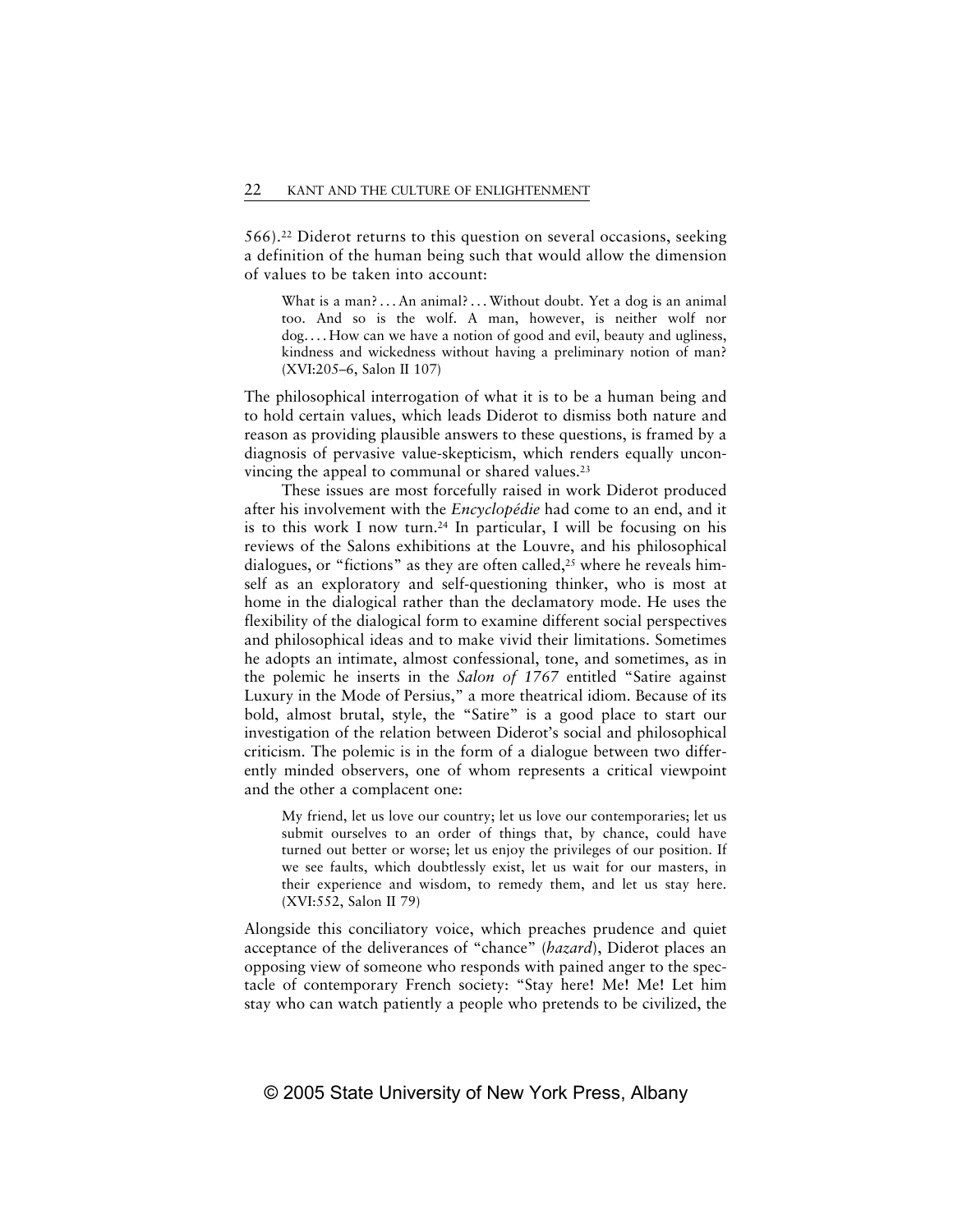most civilized on earth, auction civil posts to the highest bidder" (XVI:552). Money is the source of corruption: "cursed be he who made gold the idol of the nation . . . he who planted the seeds of this insolent ostentation of wealth" (XVI:553, *Salon II* 80). This heartfelt protest against venality becomes part of a more sophisticated view of social ills, which Diderot presents in fragmentary form throughout the *Salon of 1767*. Interspersing art criticism and social criticism, Diderot uses a topical debate on the effects of luxury on society to argue that economic servitude is as insidious as political servitude. He coins the term "tyranny of luxury" to draw a parallel between the effects of the tyrannical power of money and those of political tyranny, arguing that both systems are socially divisive and, ultimately, destabilizing. He argues that political tyranny brings about the dissolution of social bonds, often as a result of a deliberate policy of the despots, who adopt as their maxim the motto "divide and rule" in order to create a society of "solitary," "isolated, and hence more vulnerable," individuals (*Oeuvres Politiques*, 305). Because they offer no sustainable conception of the common good and erode social cohesion, tyrannical regimes contrive to bringing people back to their original "state of savagery" (*Oeuvres Politiques*, 306).26 Diderot's aim is to show that economic tyranny has similarly catastrophic consequences: gross inequalities in wealth endanger social cohesion and the common good and create a "tyranny of luxury."

The main argument, presented as a dialogue between Diderot and Grimm, the editor of the *Correspondance littéraire*, in which Diderot's reviews appeared, concerns the difference between wealth, or *le bon luxe*, and its nefarious manifestation in the tyranny of luxury. Diderot accepts that wealth promotes the general good, by creating the conditions for the material well-being of the people and for the flourishing of the arts. The tyranny of luxury, by contrast, is divisive because it is based on blatant economic inequality: "a small portion of the nation gluts itself with wealth, while the greatest number languishes in indigence" (XVI:167, *Salon II* 80). This general indictment aside, however, he offers no argument about the causes for the creation of the economic oligarchies he despises. Thus the transition from the idyllic condition of *le bon luxe*, which is associated here with a vaguely distant agricultural existence, to the tyranny of luxury remains mysterious. Diderot returns to this issue in a subsequent work, the *Apologia for Galiani*, which contains one of his most detailed discussions of economic policy. Here he argues that agricultural income is devalued by the application of laissez-faire economic theories propounded by the physiocrats and aimed to inhibit the formation of monopolistic forces in the economy.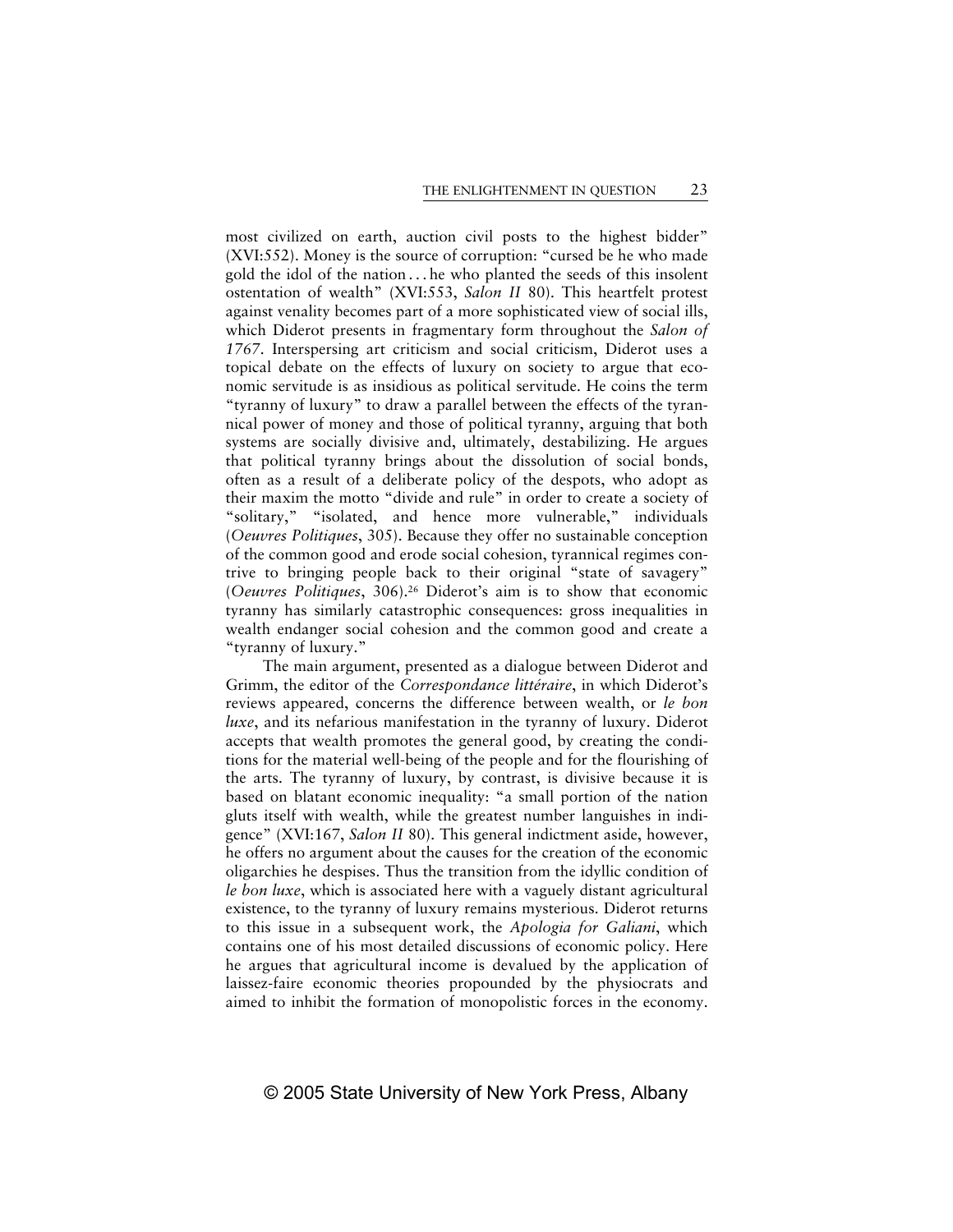Diderot contends that policies inspired by such theories tend to produce the opposite effect because they encourage the creation of an "artificial agricultural surplus, which benefits the owners of large estates," while the majority of the small farmers and the "*petit peuple*" are left in a state of "continuing misery and hardship" (*Oeuvres Politiques*, 101). Against the physiocrats' appeal to what they claimed to be objectively valid natural laws, Diderot adopts an emphatically personal stance, writing as a witness of the effects of rural poverty. He describes how farmers remained indebted to landowners right to the end of their lives: "Dead or alive, [the farmer] remains indigent. . . . To hell with your generalities!" (*Oeuvres Politiques*, 95). The outrage and sense of urgency of these remarks is fueled not only by Diderot's sympathy with the predicament of the poor, but also the fear that the exacerbation of existing inequalities brought about by such economic policies would deepen the desperation of the dispossessed leading to insurrection and, finally, to anarchy.

Though Diderot saw rightly that political and social order would continue to be threatened by grain shortages, $27$  the most compelling aspect of his analysis of the tyranny of luxury is his description of the *gradually* destabilizing effects of inequality. In the *Salon of 1767*, he uses his criticism of the self-indulgent and venal behavior, and the sheer bad taste, of those who can afford displays of opulence, to show how the power of money is neither impersonal nor occult but wielded by those who possess it. He argues that private choices do not remain private but have broader repercussions by showing how wealthy patrons of the arts who possess poor taste are nonetheless able to influence artistic production through commissioning works of art. The upshot, for Diderot, is that art becomes subordinated to the "whim and caprice of a handful of rich, bored, fastidious men whose taste is as corrupt as their morality" (XVI:168, *Salon II* 77). The artist who succeeds is the one who caters to this fashionable taste and is able to render the figures of truth, virtue, and justice "suitable for a financier's bedroom" (XVI:62, *Salon II* 9). Diderot maintains that these aesthetic choices reveal a deeper incapacity to embrace ideas of aesthetic, moral, or civic excellence. The concentration of economic and social power in the hands of a few individuals creates a ruling elite devoid of civic, moral, and aesthetic sensibilities, and generally unable or unwilling to recognize any values or to value any talents unconnected to economic success. He suggests that these failings do not only reflect a broader social trend, but also contribute to it: "From the moment that anything can be had with gold, gold is what is wanted; and merit that leads to nothing, becomes nothing" (XVI:553, *Salon II* 79). The great danger, as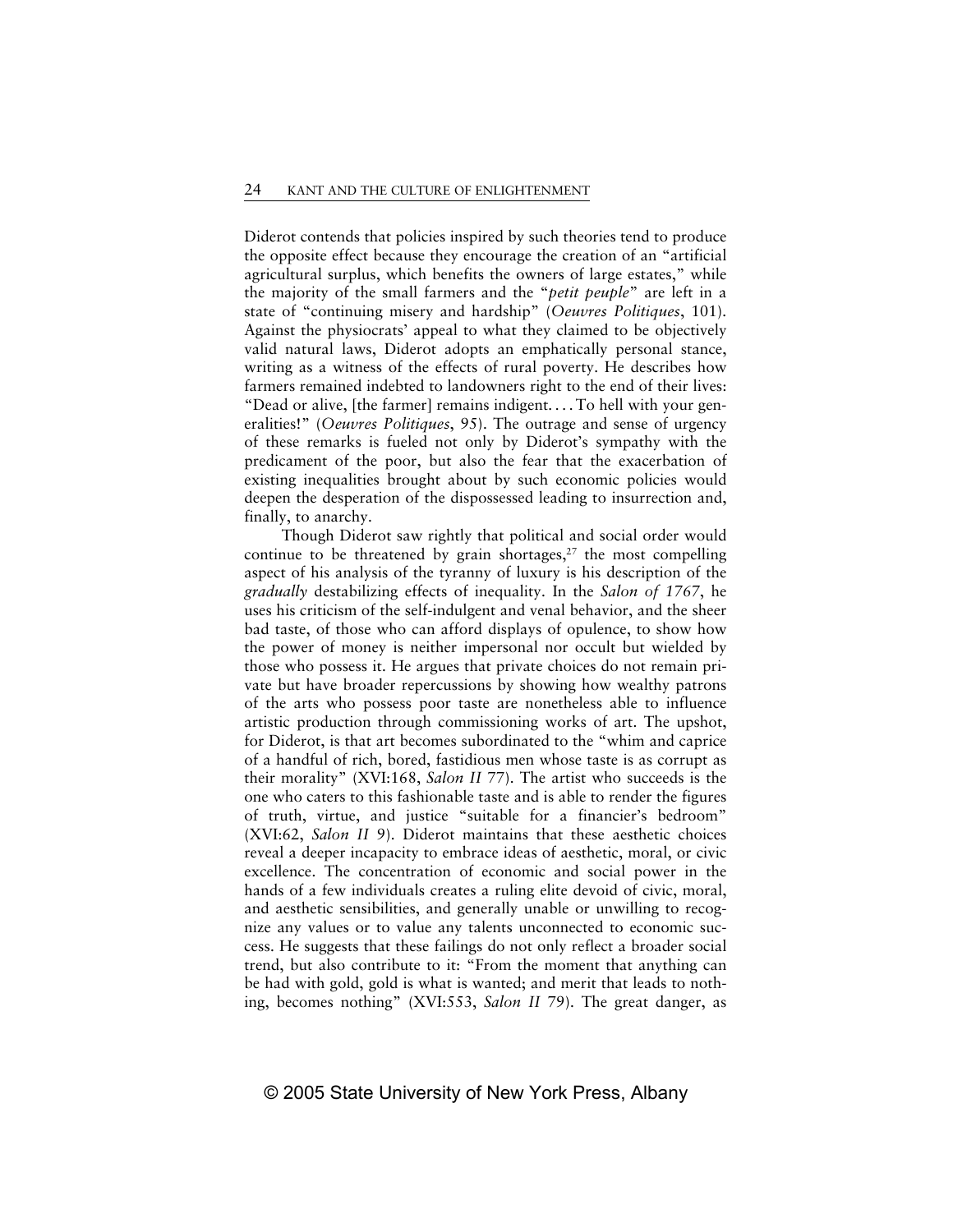Diderot sees it, is that once money becomes established as the "measure of all things," all pursuits other than those dedicated to its acquisition are devalued and considered worthless. As a result, economic considerations do not simply displace moral ones, they replace them: "There is but one vice and that is poverty. There is but one virtue and that is wealth. One is either rich or contemptible" (*Oeuvres Politiques*, 285). The moralization of economic categories is perhaps the most insidious effect of the tyranny of luxury, for it allows a recognizable value system to survive that is devoid of any moral commitments. In their stead emerge relations of abuse and parasitism:

The bad poets, bad painters, bad sculptors, antique dealers, jewellers and prostitutes. . . avenge us. They are the vermin that gnaw our vampires and destroy them, pouring back, drop by drop, the blood that they drained from us. (XVI:168, *Salon II* 77)

This revenge of the weak, Diderot implies, does not compensate for their loss of dignity, the fact they have secured their economic survival through "grovelling, self-degradation and prostitution" (XVI:553, *Salon II* 80).

Diderot's social diagnosis, his analysis of how good and bad came to mean rich and poor, motivates his engagement with the philosophical question of whether there can be an objective "measure," or "rule" for our evaluative judgments.28 It is in this context that he introduces the idea of the general will (*volonté générale*). The immediate occasion for reflecting on the general will is provided by his discussion on natural right in the *Encyclopédie*. Diderot endorses the idea of natural rights but argues that what is to *count* as a natural right cannot be left to the individual to decide, setting himself up "as both judge and advocate" (*Enc* VII:27). "But," Diderot continues, "if we deny the individual the right to determine the nature of justice and injustice, before which tribunal shall we plead this important question? Where? Before humanity. Humanity must adjudge the matter because it desires solely the common good" (27). Here then we have an attempt to fill in the normative void left by the hollowing out of notions of good and bad with a notion of the common good, as this is upheld by the tribunal of humanity. This in turn ushers the concept of the general will: "private wills," Diderot argues, "are suspect; they may be either good or bad, but the general will is always good" (*Enc* VII:27). The idea of a general will, however, remains vague. It appears to be no more than a placeholder for Diderot's universalist intentions with respect to the tribunal of humanity. To the question, where can I consult this will? he replies by citing both convention—that is "the principles of prescribed law of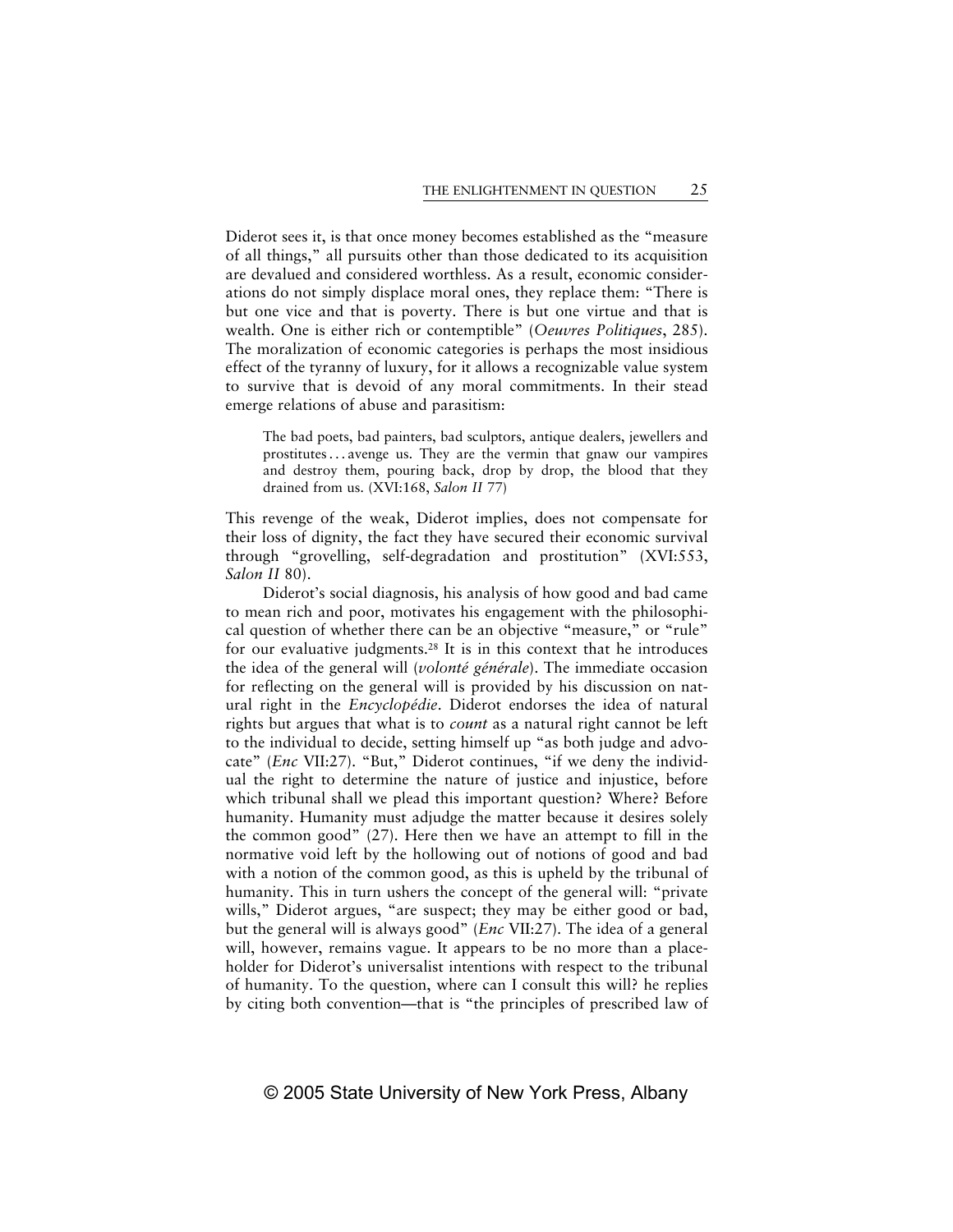all civilized nations"—and nature, which manifests itself through the "emotions of indignation and resentment" (*Enc* VII:28).29 Cultural diversity and the unreliability of natural feeling, however, represent serious problems to this account. That he is tempted to look for the general will in both convention and nature is surprising, given Diderot's views on the weakness of such arguments. His frequently repeated observation that good, beautiful, and just are differently interpreted in different societies renders his optimistic appeal to the social constant of "civilized nations" unconvincing. Equally unconvincing is his appeal to feeling as a putative natural constant that provides the basis of the general will. Diderot himself argues so when discussing the views of the Scottish sentimentalists in the *Salon of 1767*. The basic argument is that natural feeling cannot be a reliable guide to the general will because it is ultimately the result of unfathomable natural forces that act without regard for ideas of justice or morality: human beings inhabit, and are part of, a dynamic natural universe that is in a state of "permanent flux" and from which "order" (*organization*) emerges out of the fortuitous and spontaneous interaction of natural "particles" (*molecules*) thrown together by chance, like "dice" (XVI:179, *Salon II* 90). Diderot's substitution of the principle of sufficient reason with chance leaves little scope for the desired harmonization of natural feeling and the good. Indeed, the fatal blow to the universalist conception of the "tribunal of humanity" is struck by Diderot's own claim that "everything in us is empirical" (XVI:87-8, *Salon II* 23–24). Who we *are*, as well as our moral and aesthetic sensibilities, is a function of diverse environmental influences; "humanity" cannot therefore be used criterially, as what Diderot calls a "measure," because it is not in itself a unified and stable concept.30

The significance of Diderot's reflections on value does not rest with his positive claims, which are meagre and ill-supported, but with his criticism, which is, by contrast, powerful, meticulous, and lucid. Important in this respect are the two fictional works, *Supplement to Bougainville's Voyage* and *Rameau's Nephew*. <sup>31</sup> The *Supplement to Bougainville's Voyage*, written in response to Louis-Antoine de Bougainville's account of his travels to Tahiti, has often been seen as making use of the Rousseauean trope of setting wholesome nature against culture and thus as offering a qualified defense of a natural utopia.32 This is precisely, however, the kind of contrast Diderot sets out to undermine in this work, which is best seen as a critical exploration of the limitations of the use of nature normatively either by appeals to nature's command or by the reduction of normative to natural facts. Diderot uses the theme of cultural diversity, which was a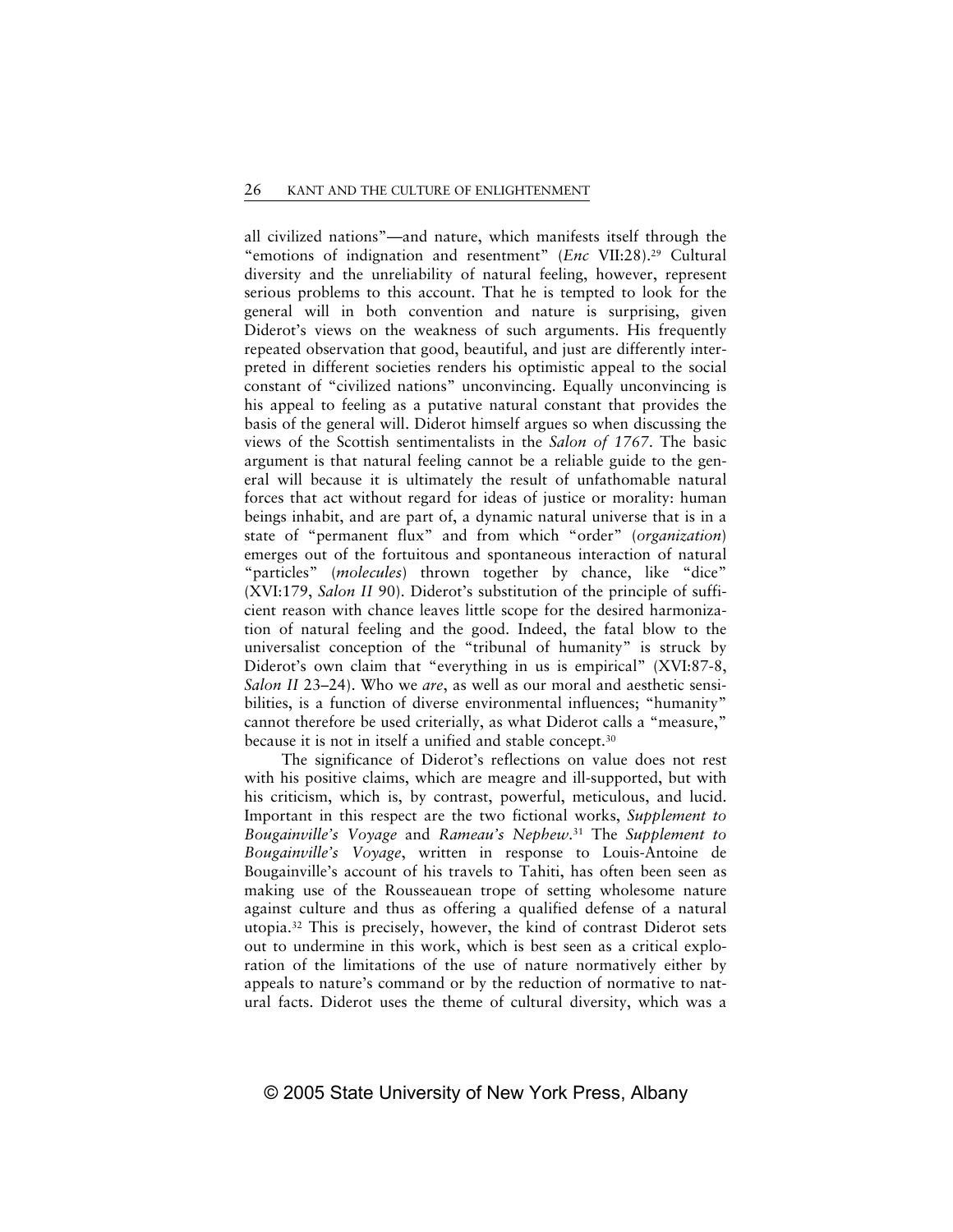common *topos* for his contemporaries, to explore the question of how cross-cultural evaluative judgments are possible. The dialogue is inconclusive on this broader question. By the end, however, it becomes fairly clear that one tempting option, namely invoking nature in support of cross-cultural evaluative judgments, is both misguided and fruitless. Indeed the subtitle hints as much: "On the inappropriateness of attaching moral ideas onto certain physical acts that do not admit of them" (*Bougainville*, XII:577). In his earlier work, *On the Interpretation of Nature*, Diderot had already argued that we should not mistake "nature with God" (*Interpretation*, IX:26), meaning both that nature should not be seen as the product of a divine power, and that it should not be used, instead of God, as a guarantor or foundation for a system of values. In the *Supplement*, he shows how easy it is to mistake for natural what is, in fact, the product of a complex social organization and thus how treacherous it is to seek to use nature evaluatively. The work is in the form of a dialogue between two unidentified interlocutors, designated merely as A and B, who discuss the relative merits of European Christian morality and the "natural" morality of the "uncivilized" Tahitians by relating the experiences of a chaplain in Tahiti. A and B start from a perspective of doubt about European superiority: "A: I thought the European powers sent only honest souls to command their overseas possessions, charitable men, full of humanity and capable of compassion....B: Right! That is precisely what concerns them!" (*Bougainville*, XII:583). Equally, however, troubled by accounts of female infibulation and other "customs of unusual and necessary cruelty," A and B have difficulty assenting to the view of the "savage" as "innocent and gentle" (*Bougainville*, XII:585). It is in this context that we are given the account of the encounter between the chaplain and his host, Orou. Orou disputes the chaplain's Christian morality, claiming that in order to find out what is good "at all times and in all places" one must follow nature: "its eternal will is that good be preferred to evil and the general good to the particular goods" (*Bougainville*, XII:643). However, it transpires that this natural Tahitian morality that prescribes what, from a European perspective, looks like an extreme form of sexual freedom is, in fact, part of a culture which, in its own way, is shown to be as sophisticated, artificial, and restrictive as that of the civilized Europeans. The Tahitian freedom of sexual relations is shown to be regulated by a strict social code based on eugenic and economic considerations: because children are viewed as a source of wealth, the aim is to maximize opportunities for childbearing. Therefore the Tahitians, just like the Europeans with their notions of shame and guilt, attach values to the natural facts of sex and procreation. The encounter between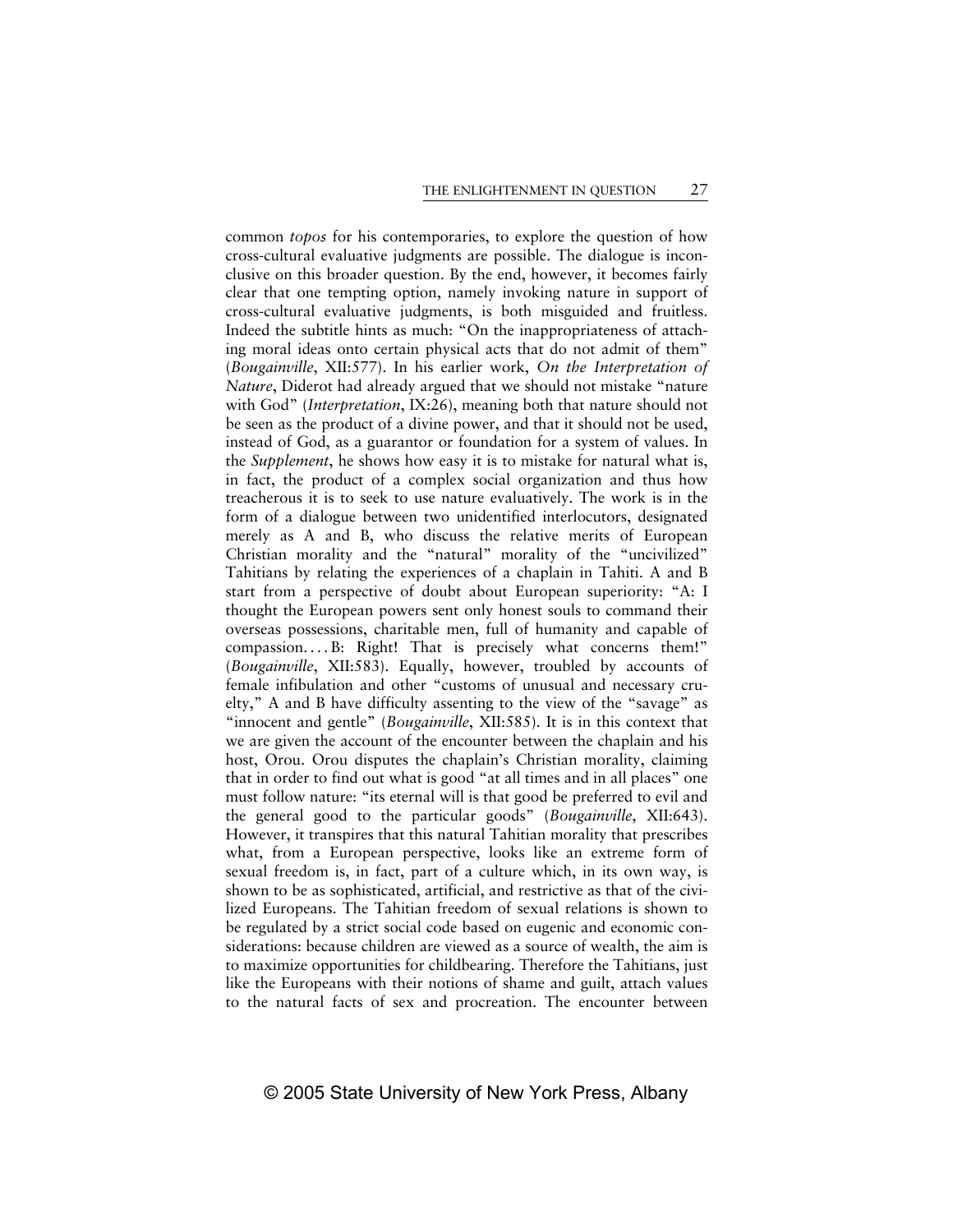Tahitians and Europeans is thus not one between nature and culture, but rather between two different cultures. The question it raises and leaves unresolved is which are the *right* values. This question is left unresolved because, Diderot suggests, it simply cannot be decided by reference to those "natural facts," which, after all, Tahitians and Europeans have in common.

If we approach now *Rameau's Nephew* from the perspectives opened by the *Salon of 1767* and the *Supplement*, we can see it as playing a vital role in Diderot's normative reflections. The work, presented as a dialogue between a philosopher, who is referred to in the first person as "I," and a character based on the nephew of the famous composer, Jean-Philippe Rameau, designated simply as "He," deals with a wide range of issues, including individuality, genius, and character. What has attracted, however, many interpreters is the way in which the candid confessions of the character of the nephew seem to upset the worldview of the philosopher. Foucault interprets this as the reassertion of the repressed voice of madness, arguing that it shows the "necessary instability . . . of all judgement in which unreason is denounced as something external and inessential."33 Others describe the work as a study in the search for authenticity.34 Here, I take neither approach. Foucault's identification of the voice of the nephew with the voice of madness is unconvincing because the nephew is able to produce perfectly rational arguments for his behavior. Furthermore, the nephew's morality, which consists chiefly in following the bidding of his stomach, is shown to be fully congruous with Diderot's materialism. As we shall see, instability is not an outcome, following from the effort to suppress unreason, but rather the *premise* of the dialogue. This is also the reason for rejecting the second interpretation. The different layers of physical, social, and moral instability exposed in this dialogue render problematic the very ideal of authenticity. The nephew's seemingly authentic behavior, his undisguised concern with the satisfaction of his natural desires, is an authentic product of a corrupt society, rather than of untrammelled nature; his voice is shown to be as authentic as is the culture of the Tahitians natural.

The key theme of the dialogue is change. This is announced already in the epigraph "born under the malign influence of every single Vertumnus" (XII:69, *RN* 33).35 This line, which in its original context in Horace is used to introduce a fickle character, here introduces Rameau's nephew, suggesting that he too was "born under the malign influence" of the god. While the philosopher is portrayed as a creature of habit—"Come rain or shine, my custom is to go for a stroll in the Palais-Royal every afternoon at about five" (XII:69, *RN* 33)—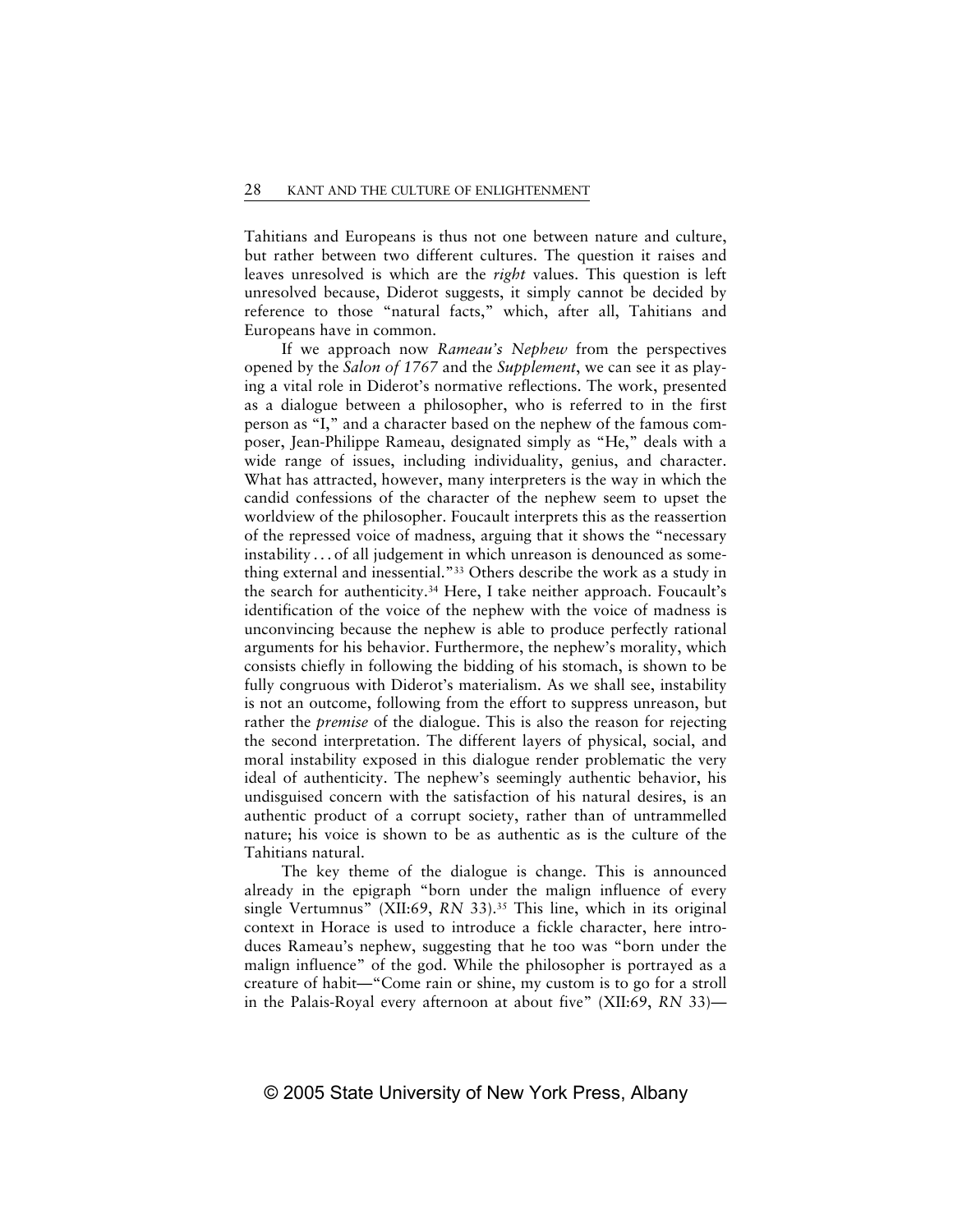the nephew is introduced with the paradoxical claim "Nothing is less like him than himself" (XII:71, *RN* 34). Though the claim is amply justified by the subsequent description of the nephew's changing looks and mercurial character, it discloses the metaphysical pitch of the dialogue, the ceaseless flux, which manifests itself in the nephew's problematic self-identity, and which constitutes a direct challenge to the stable identity of "I." Over this theme of natural or fundamental fluidity, however, Diderot constructs a theme of social instability, represented by the nephew's lack of secure social position and regular income. His changing appearance reflects his changing fortunes and precarious position on the margins of polite society. He lives by his wits, flattering wealthy patrons and running their errands: "I am a person who isn't of any consequence. People do what they like with me, in my company, in front of me, without my standing on ceremony" (XII:68, *RN* 46). A further layer of instability is revealed when the nephew offers his frank and cynical opinions on morality, arguing that society, in which "all classes prey on each other" (XII:113, *RN* 63), is ruled by greed and that the moral code is no more than a "trade idiom," a "kind of credit system—no intrinsic value, but value conferred by public opinion" (XII:113, *RN* 62). Although we are warned that "the notions of good and evil must be strangely muddled in his head" (XII:70, *RN* 33), the nephew's moral disorder is seen as symptomatic of the disappearance of a shared conception of the good, which results from social alienation, or "estrangement" (XVI:555, *Salon II* 81); that is, the dissolution of affective and familial bonds, of the ties to one's country, friends, and fellow citizens that have traditionally sustained the idea of a common good. The nephew's teaching is that "in a matter as variable as behaviour there is no such thing as the absolutely, essentially, universally true or false, unless it is that one must be what self-interest dictates—good or bad, wise or foolish, serious or ridiculous, virtuous or vicious" (XII:139, *RN* 83). *Rameau's Nephew* serves thus to contextualize and also to sharpen Diderot's normative question, is a general notion of the good conceivable in a social context of competing individual wills pursuing particular interests?

This question too is left unanswered. The disappearance of a shared view of the good, Diderot suggests, has a counterpart in the selfish pursuit of pleasure. But here social and philosophical diagnosis meet: the pursuit of pleasure and avoidance of pain are the "principles" invoked in Helvetius's materialist explanation of human behavior, which, as we saw earlier, Diderot rejects. However, he lacks the philosophical resources to offer an alternative, nonreductive account of good and bad. When the philosopher in *Rameau's Nephew* is confronted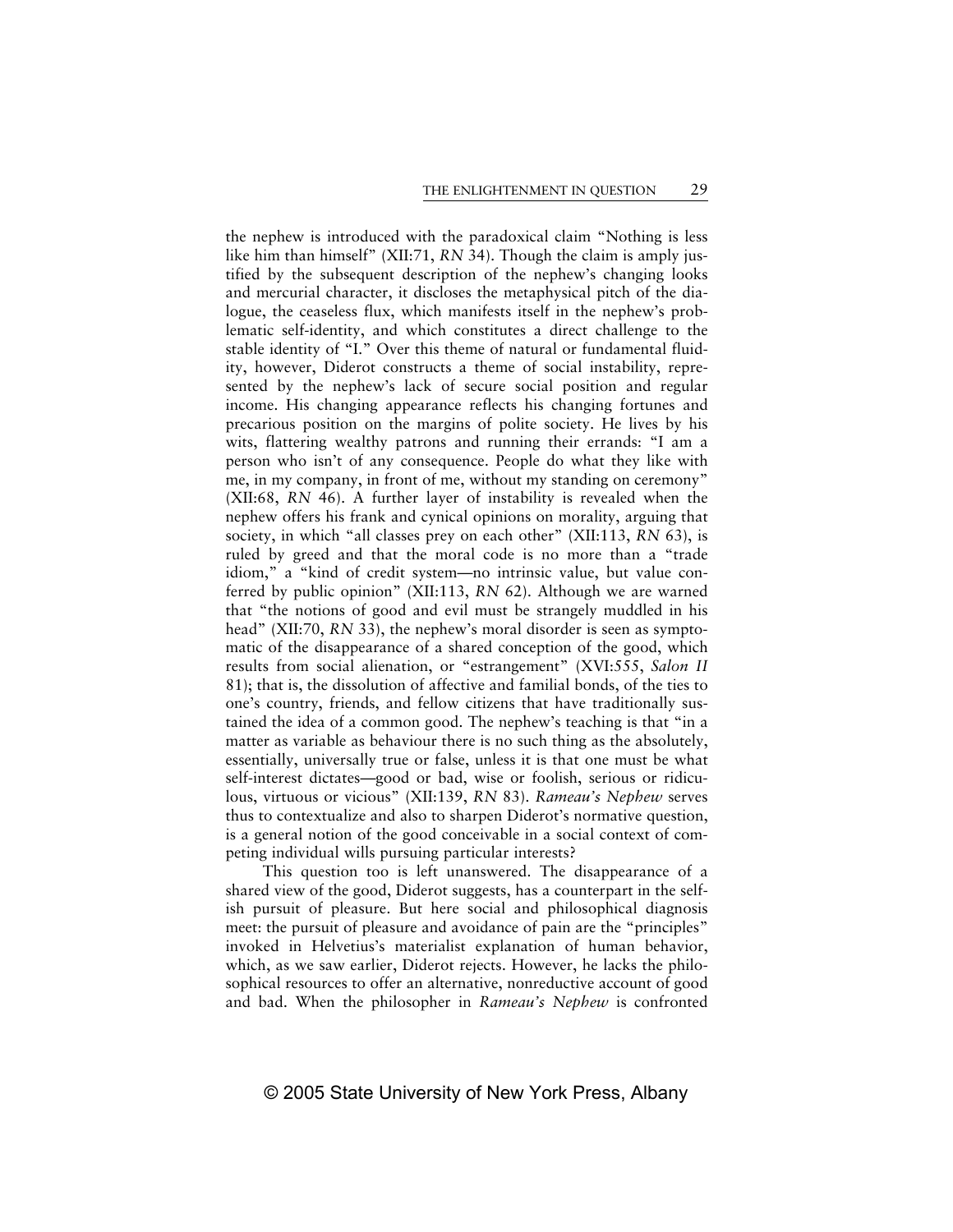with the nephew's opportunistic and self-interested morality, he cannot say why the nephew *should* care for anything beyond the satisfaction of his immediate desires.36 Similarly, when in the *Salon of 1767*, Diderot in propria persona criticizes the artist Jean-Jacques Bachelier for preferring money to honor, he admits defeat when confronted with Bachelier's defiant "I want to drink, sleep, have excellent wines, luxurious clothing, pretty women" (XVI:171, *Salon II* 84). Diderot's silence is essentially an acknowledgment of philosophical impotence that only the consoling thought of a benevolent "posterity" or of a noble but remote classical past assuages.37 But there is more to this failure: Diderot's normative question becomes intractable because his search for an objectively valid content for "good" and "right" collides with his account of the subjective formation of our ideas of good and right, which stresses variety and mutability. That different people find different things good or right is as good a clue as any that everything is "empirical" in us, that we come to be who we are through a process of association of beliefs that is not obeying any predetermined path. This conviction is reinforced by Diderot's conception of nature itself as mutable and contingently organized. Yet despite his conviction that there is no stable natural substrate or ground, Diderot persists in framing his search for an objective "measure" precisely as a search after a fact or a hitherto undiscovered piece of knowledge. What motivates this search is the requirement that the "ought" be compatible with "facts as we know them," without it being historically or culturally determined. That this search leads to a dead end is clearly illustrated in the article "Cité," where Diderot seeks to distinguish between the historical origin of cities and what he terms their "philosophical" origin, that is, the origin of the city understood in the singular as a "public moral entity" (*Enc*, VI:461). While eloquently filling in the genealogical-historical account, he says nothing about the latter. The "philosophical" account remains an unredeemed promise and the "public moral entity" a cipher. Yet Diderot's impasse can also be viewed as offering the opportunity to strike out in a new direction. This is the direction taken by Rousseau. Rousseau's basic insight is that the authority Diderot is searching for cannot be found because the public moral entity is an essentially *artificial* entity, the modeling and preservation of which are the essential tasks of the *polis*.

4. Rousseau's Conception of Freedom and Its Problems

Diderot's violent social criticism and his skeptical philosophical conclusions form the context and the starting point for Rousseau's own inves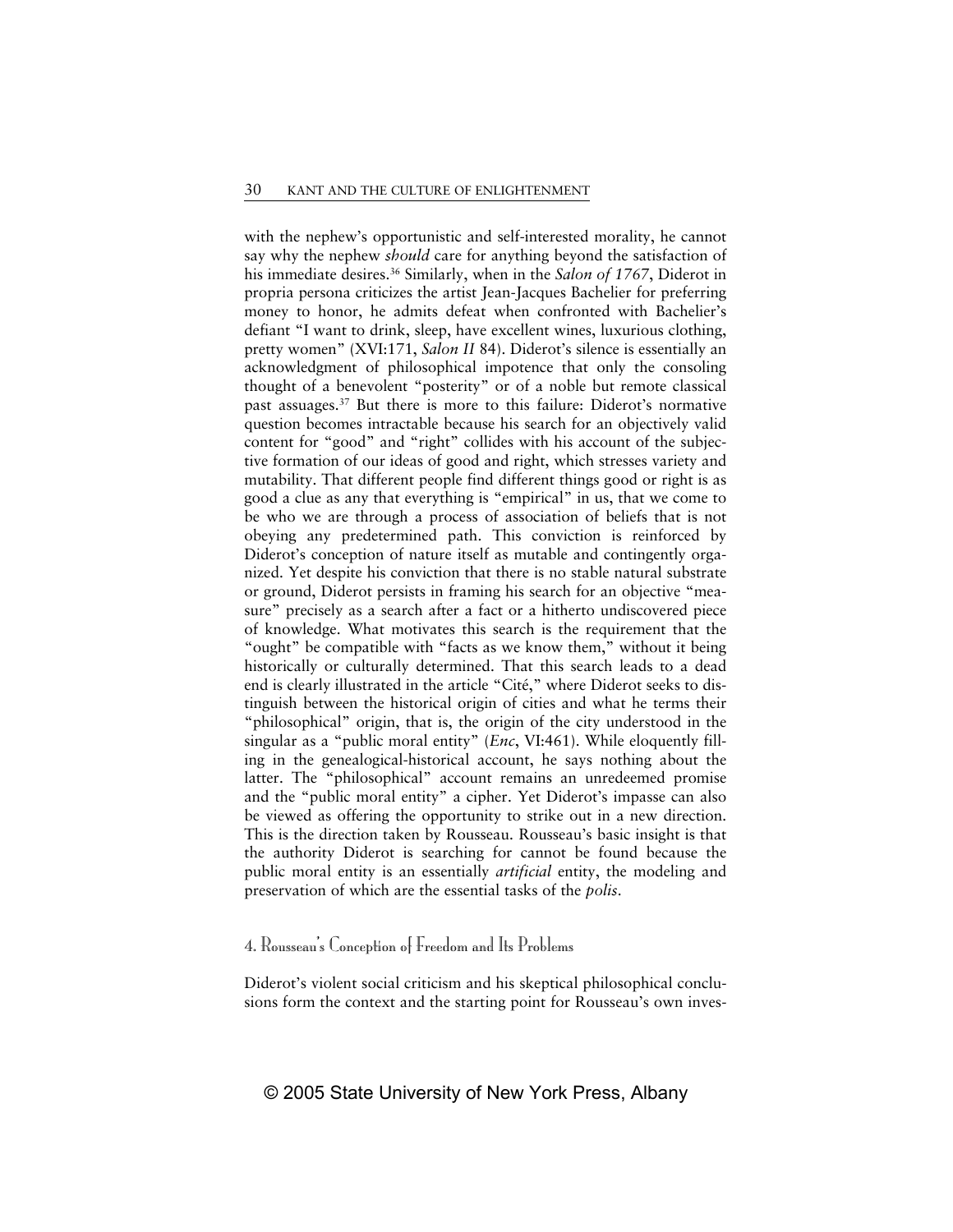tigation of normativity. Diderot's influence is most visible in the *Discourse on the Arts and Sciences* and the *Discourse on Inequality*, both of which bear the traces of a fruitful engagement with Diderot's thought.38 Although Diderot shared many of the ideas expressed in these works, however, he remained in disagreement with what he took to be Rousseau's central thesis: that we must abandon society and return to nature. For Diderot, this represented a form of capitulation to the corrosive and divisive forces at work in modern society, which he saw as already conspiring to return us to our natural state. Though he did not share Hobbes's apocalyptic vision of the state of nature, he thought that Hobbes was right in identifying the potential for disruption and violence in unsocialized nature and conceived of human society as a constant struggle to establish order and continuity over a fundamentally unstable natural basis.39 Although, as I will show, this criticism was based on a misunderstanding of Rousseau's argument, it caused a rift that precipitated Rousseau's disaffection with the philosophical milieu, which Rousseau described as a "break with philosophy" itself.<sup>40</sup> Many commentators concur, seeking to emphasize the visionary, antiphilosophical character of his work.<sup>41</sup> I think that such emphasis is misleading, cutting off Rousseau from the vein of philosophical skepticism that feeds even his public disavowal of philosophy. Simply summed up, the thought that spurs Rousseau on is that we cannot rely on reason alone either to determine the nature of the good or our status as moral agents. Indirect but powerful evidence of this can be found in his epistolary novel *Julie or the New Héloise*, where Rousseau has one of the main characters, St. Preux, expressing his impatience with fashionable materialist refutations of human freedom:

I hear many arguments against human freedom; but I despise all such sophistries because whilst they can prove to me with reasoned argument that I am not free, inner feeling, which is stronger than all arguments, shows to me that they are wrong. (*Julie* II:683)

Unlike his hero though, Rousseau is not a philosophical naïve who speaks from the heart. He offers instead a powerful and original vindication of human freedom within the social context. However, he fails to pursue the radical implications of his conception of freedom for political and social organization and presents instead an oppressive social and political model. The reason for this failure, I will be arguing, is a deep skepticism, which he inherits from Diderot, not only about the powers of human reason reliably to guide our choices, but also about human nature itself.